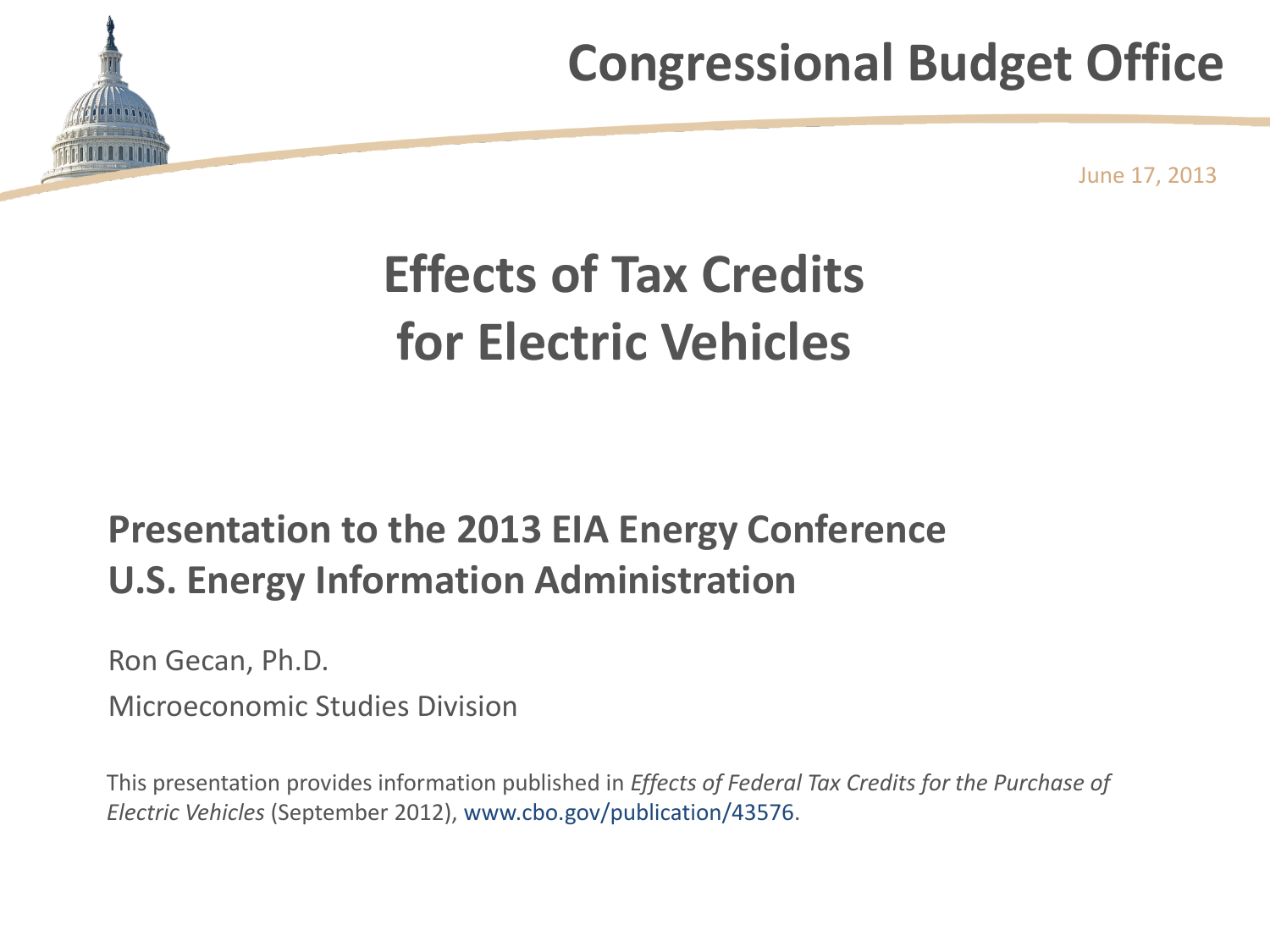- Lower operating costs for the driver than other, comparable vehicles but more costly to purchase.
- Lower gasoline use and fewer greenhouse gas emissions in the transportation sector but greater emissions in the electric utility sector.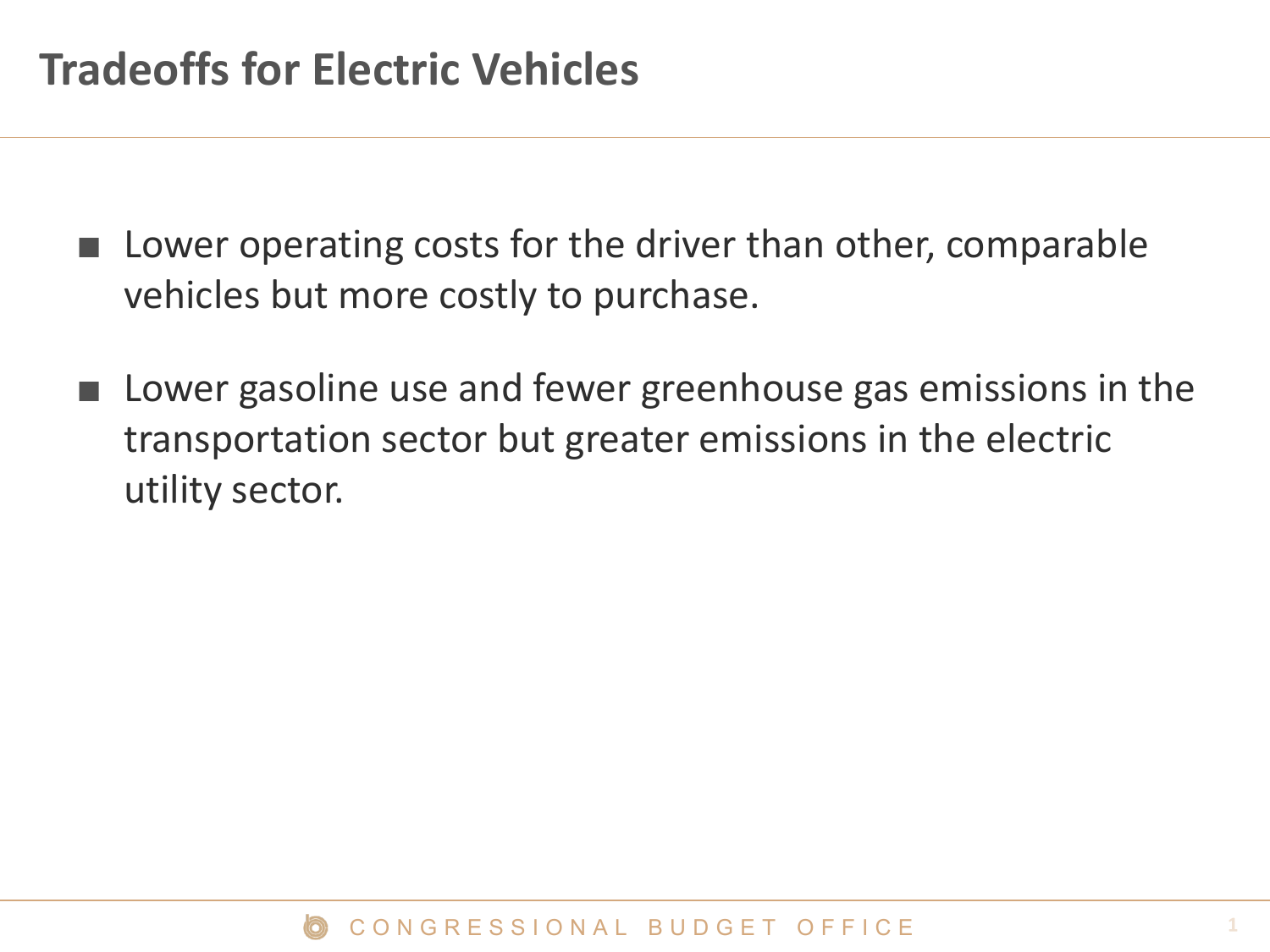### **Federal Tax Credits Available on Electric Vehicles**

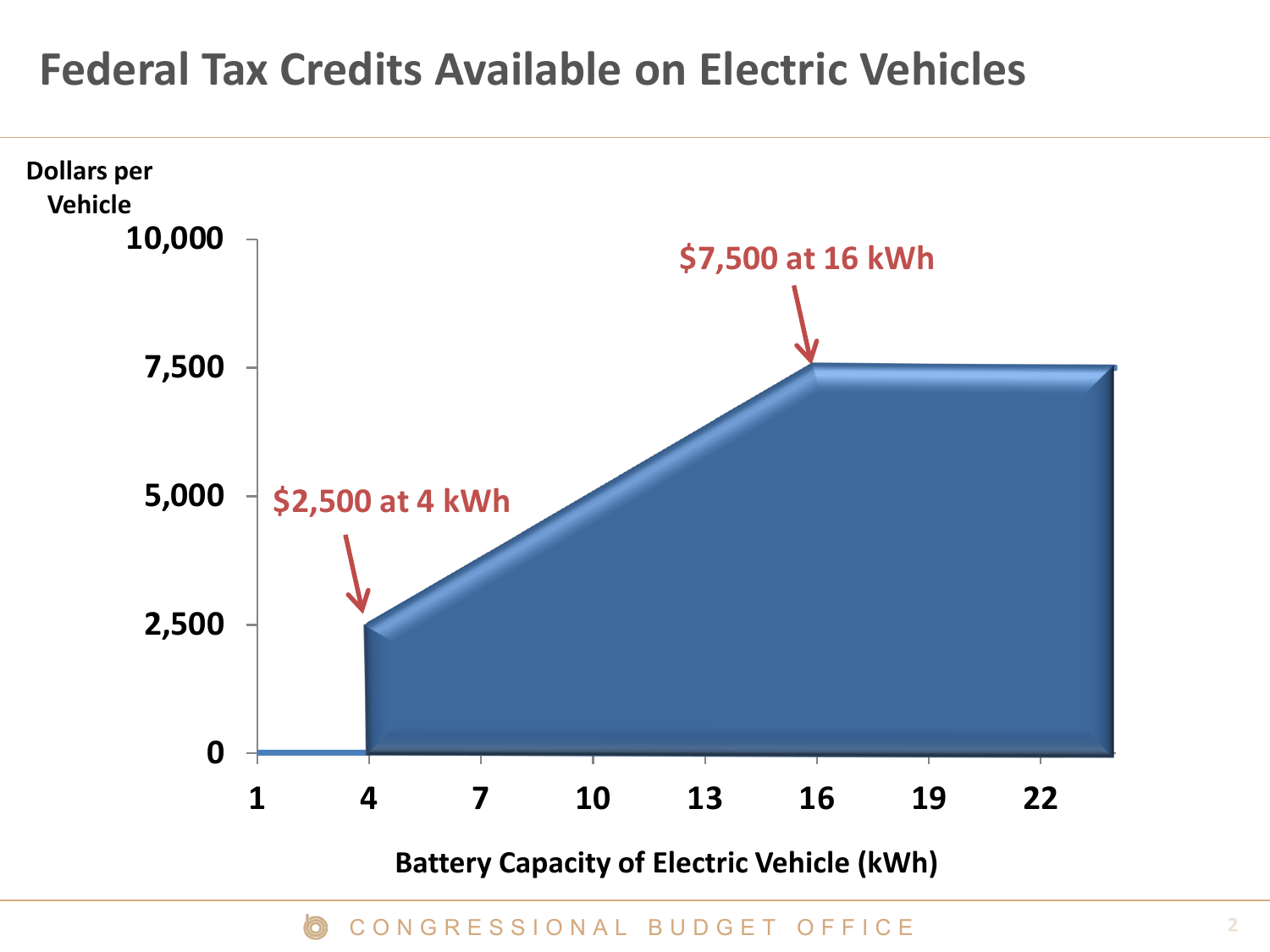- Are the tax credits large enough to make electric vehicles costcompetitive with conventional vehicles and traditional hybrids?
- How effective are the electric vehicle tax credits at reducing gasoline consumption and emissions of greenhouse gases, and at what cost to the government?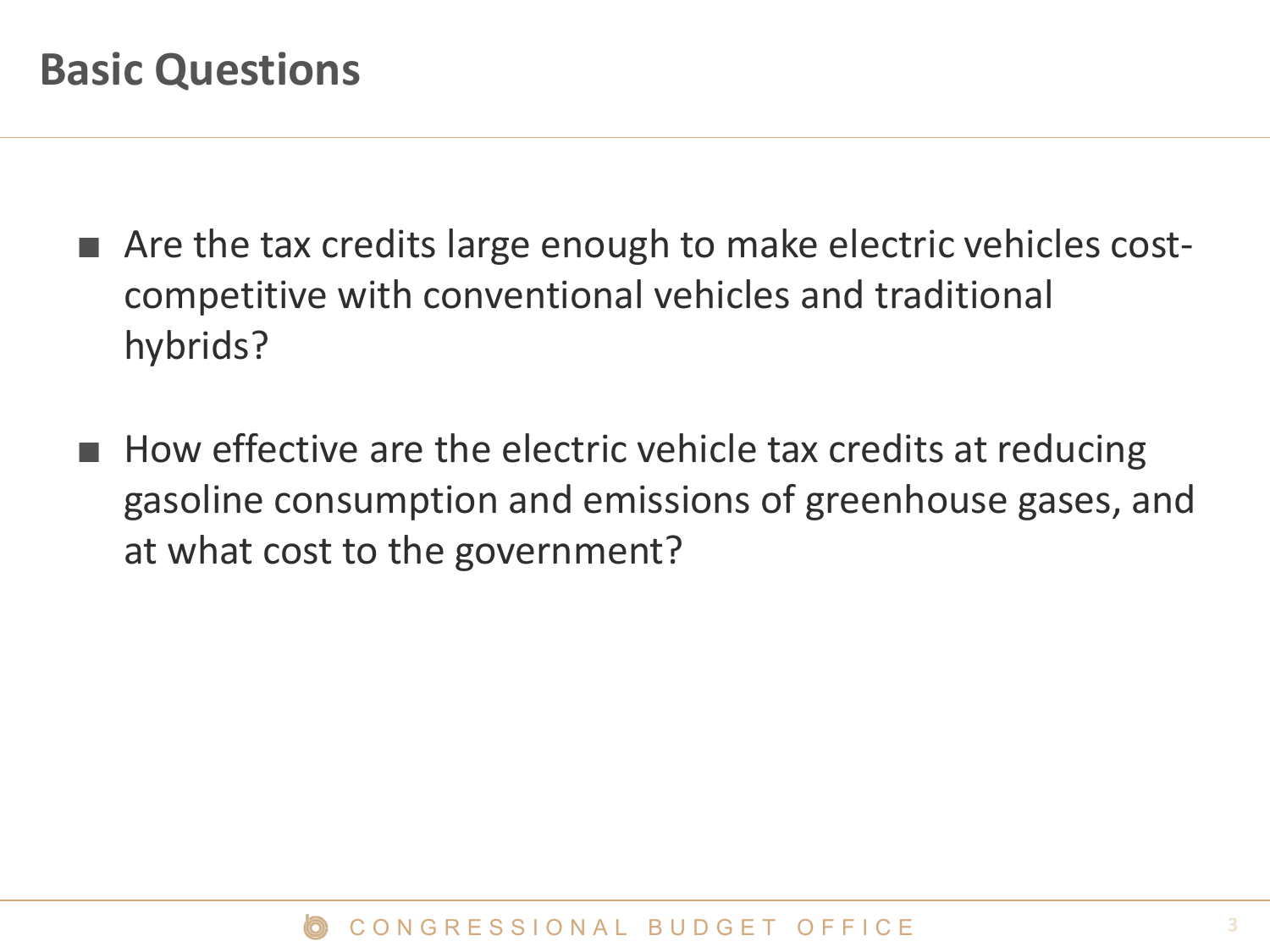- At current vehicle prices, federal tax credits alone generally do not offset the higher lifetime cost of driving electric vehicles.
- Electric vehicle tax credits probably do not reduce gasoline use and greenhouse gas emissions in the short term but could in the longer term depending on CAFE standards; the cost of those reductions might be higher than those of other policies.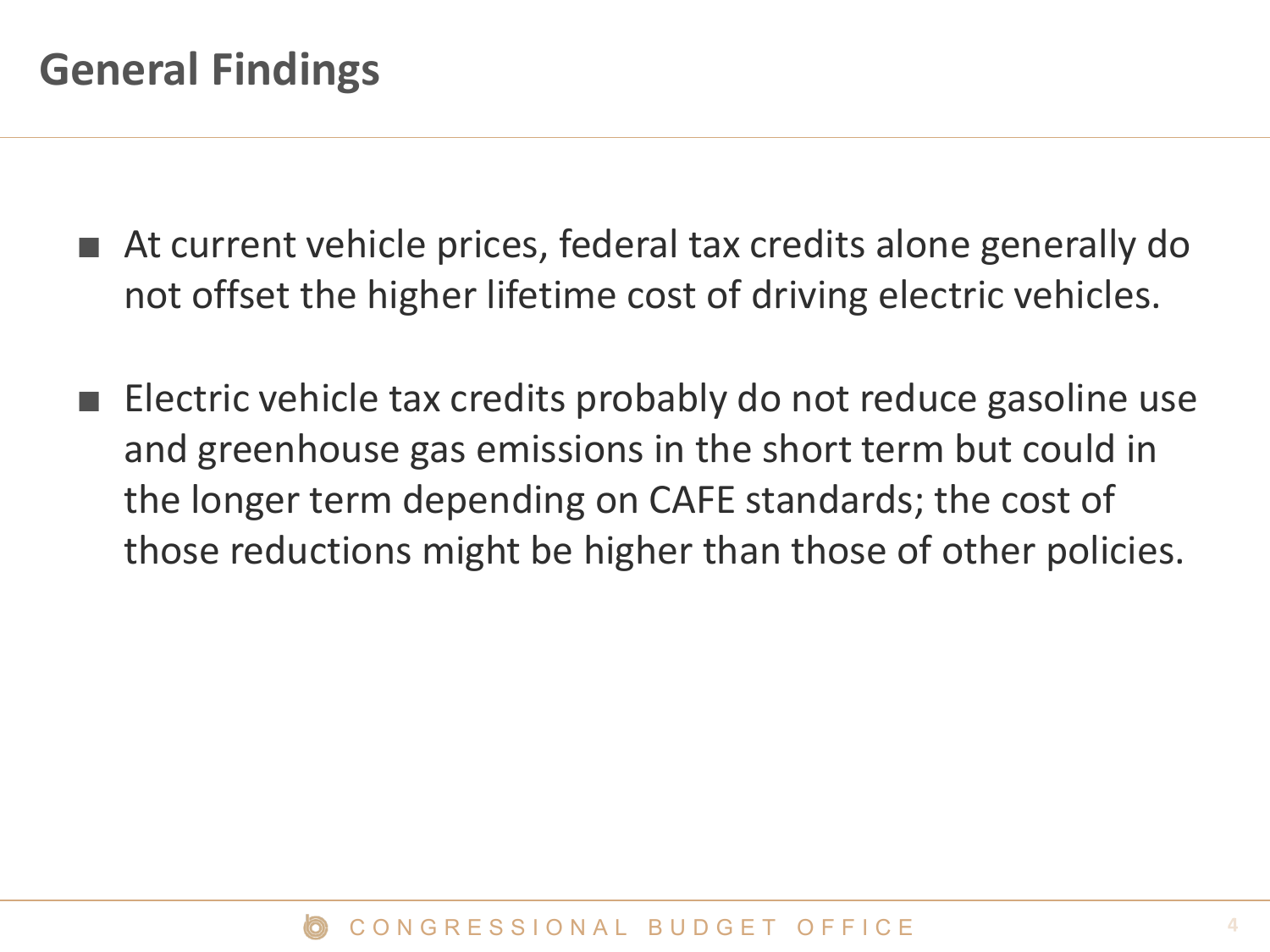■ How large do the tax credits need to be to offset the greater lifetime cost of buying and operating electric vehicles?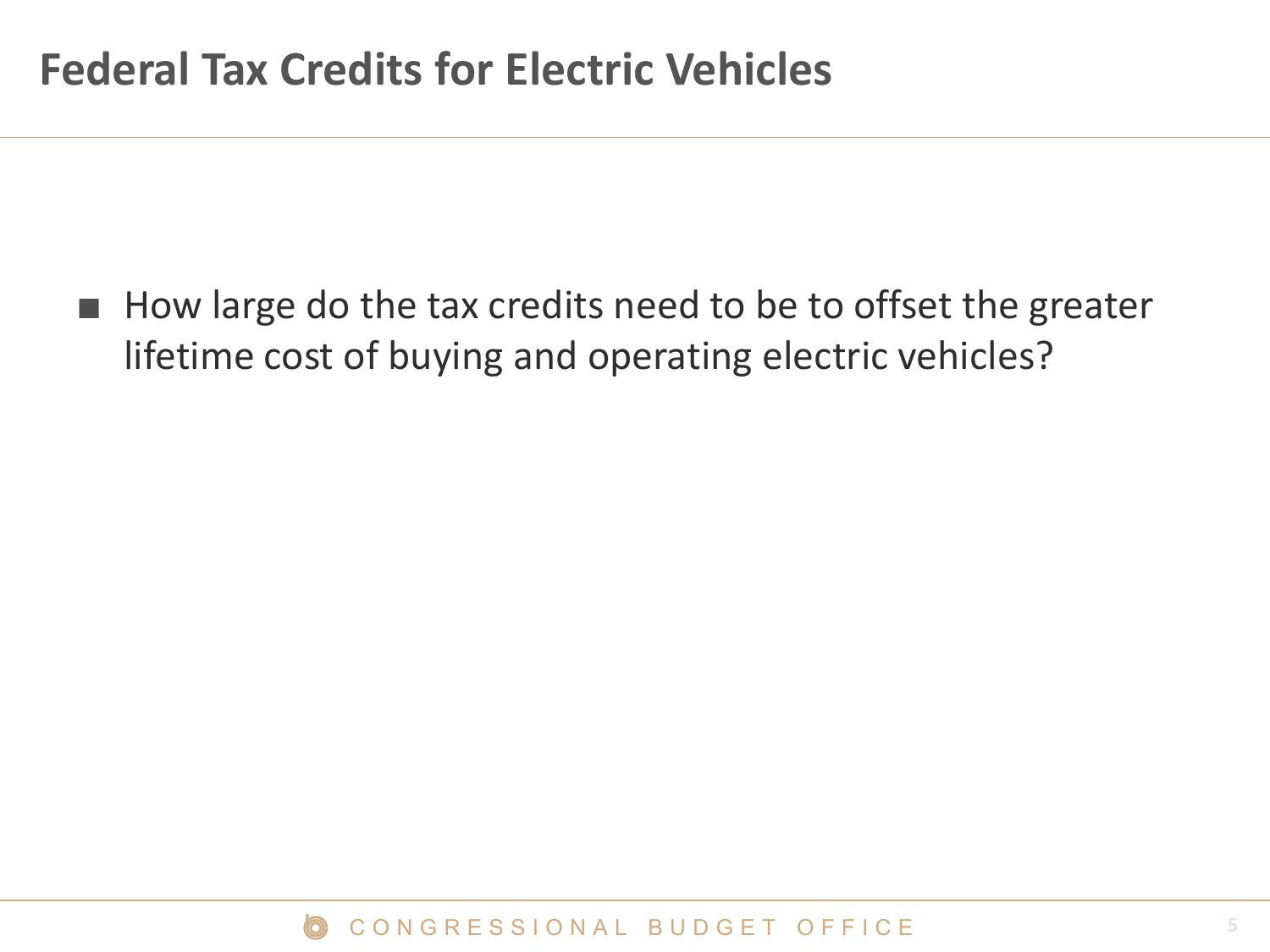### **Tax Credits Necessary for Electric Vehicles to Be Cost-Competitive at 2011 Vehicle Prices**

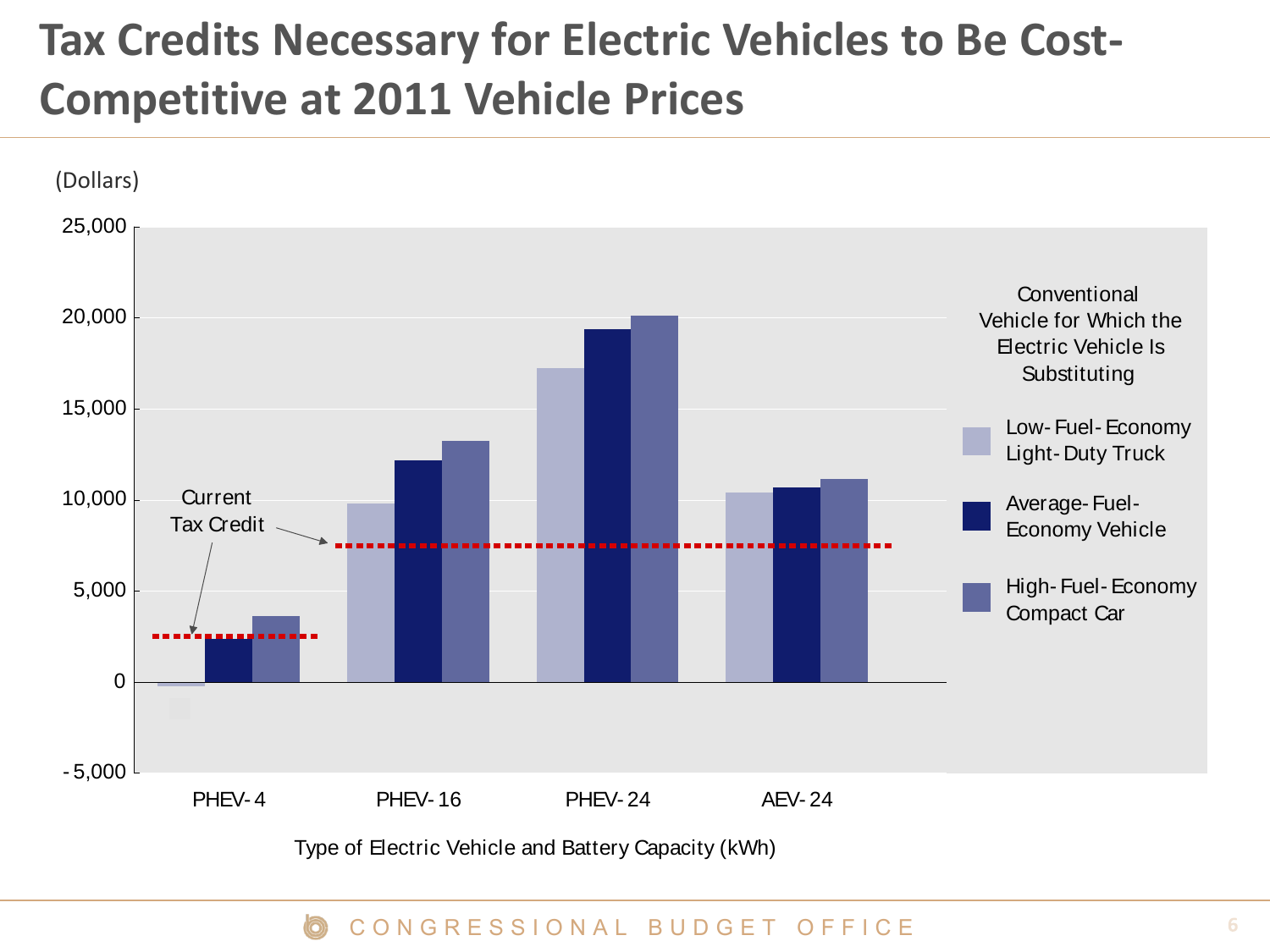■ How high do gasoline prices need to be to offset the greater lifetime cost of buying and operating electric vehicles?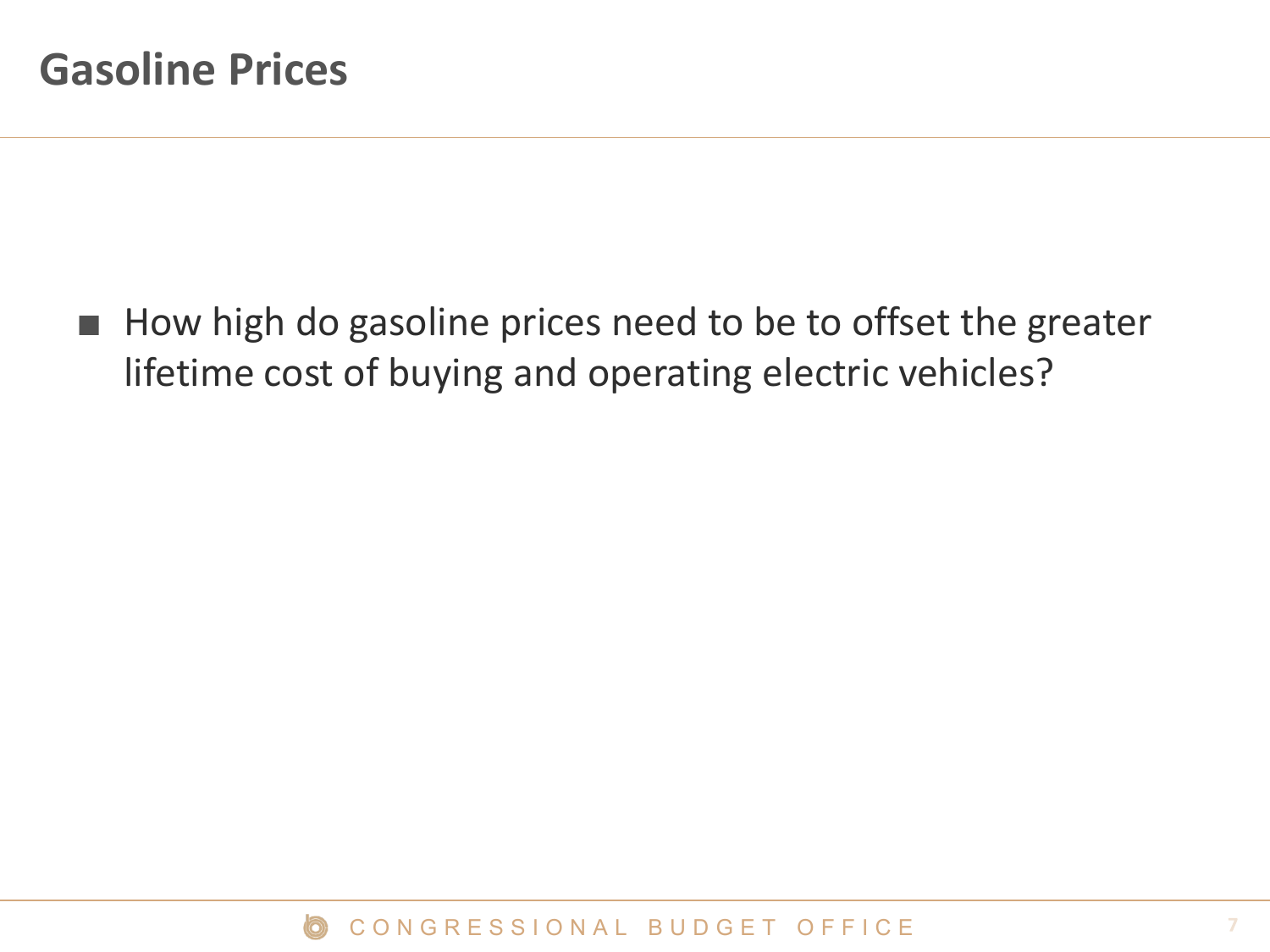## **Gasoline Prices Necessary for Electric Vehicles to Be Cost-Competitive at 2011 Vehicle Prices**

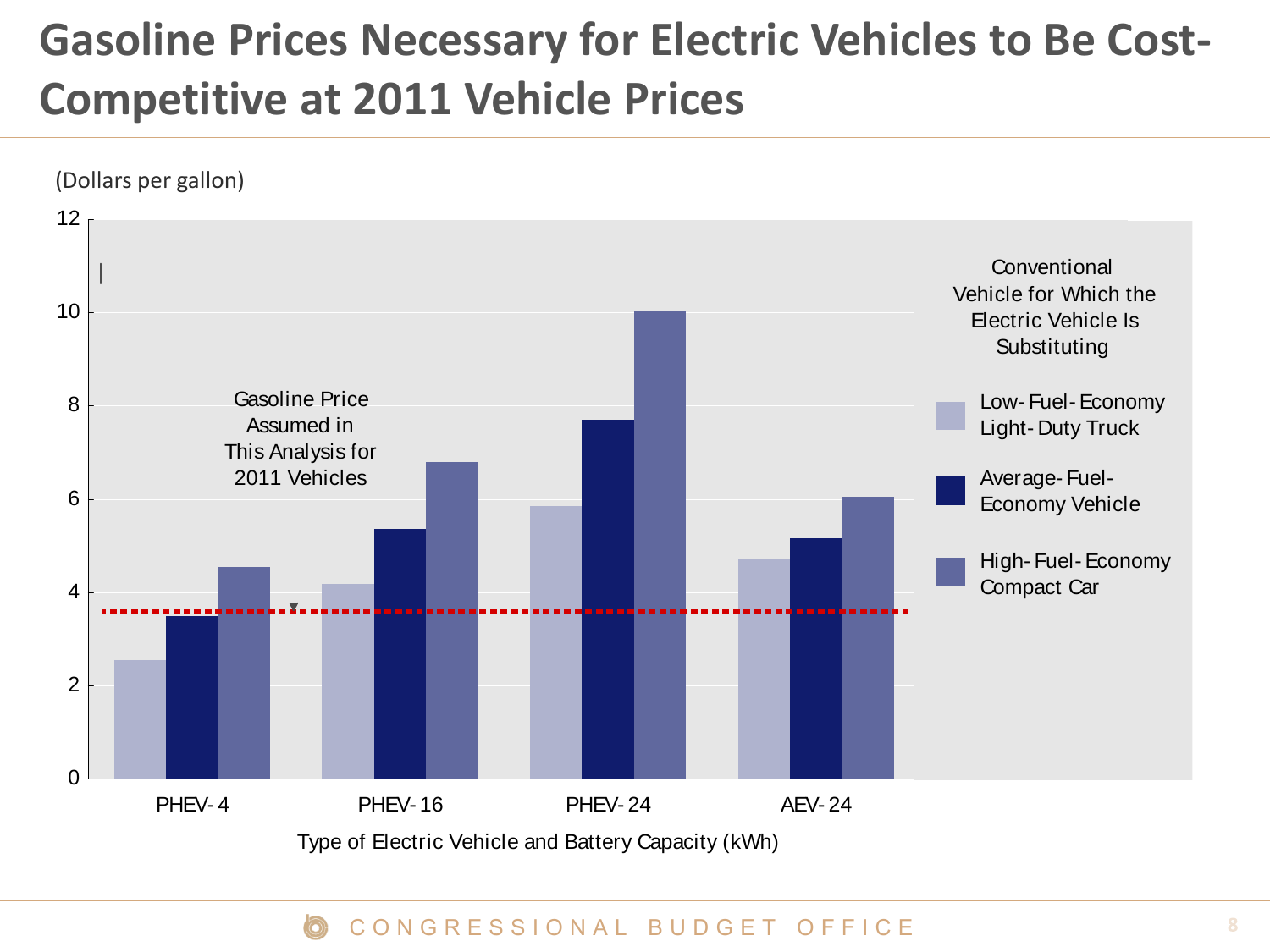■ How will expected decreases in the relative cost of buying electric vehicles effect the tax credit necessary for those vehicles to be cost-competitive with others in the future?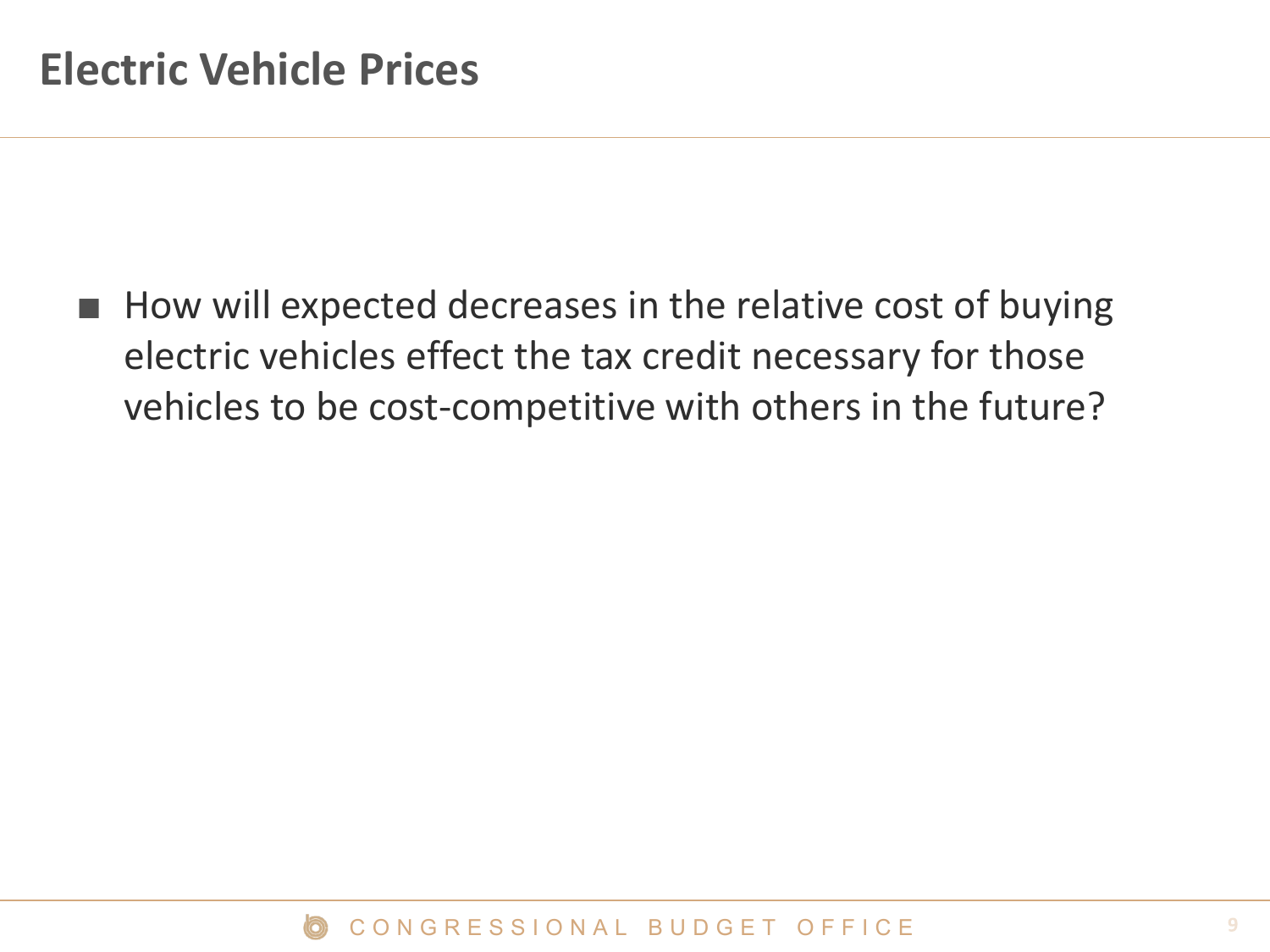### **Tax Credits Necessary for Electric Vehicles to Be Cost-Competitive at 2020 Vehicle Prices**

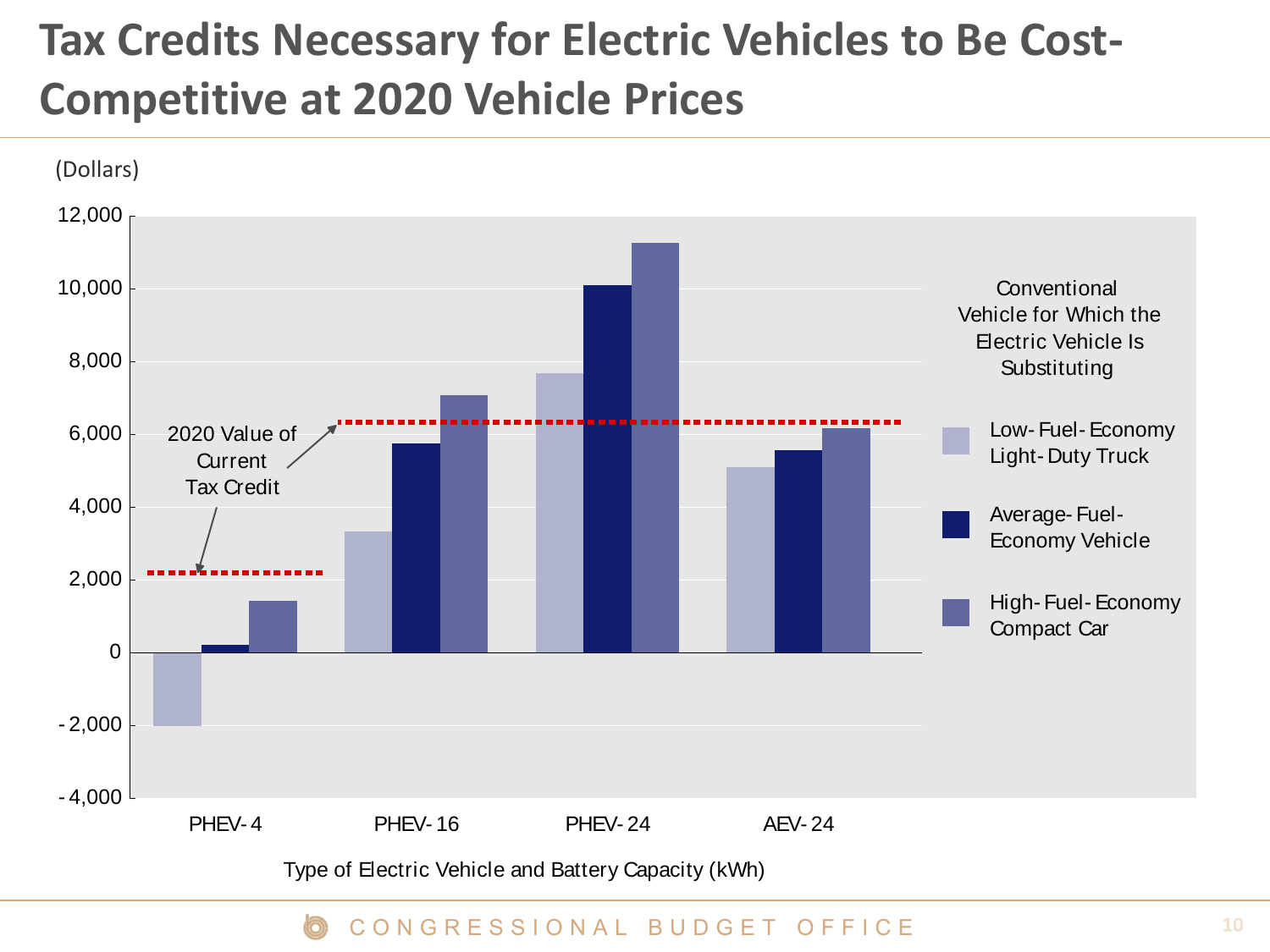### **Cost of Reducing Gasoline Use or Greenhouse Gas Emissions**

■ What is the government's cost of reducing gasoline use or greenhouse gas emissions using the electric vehicle tax credits?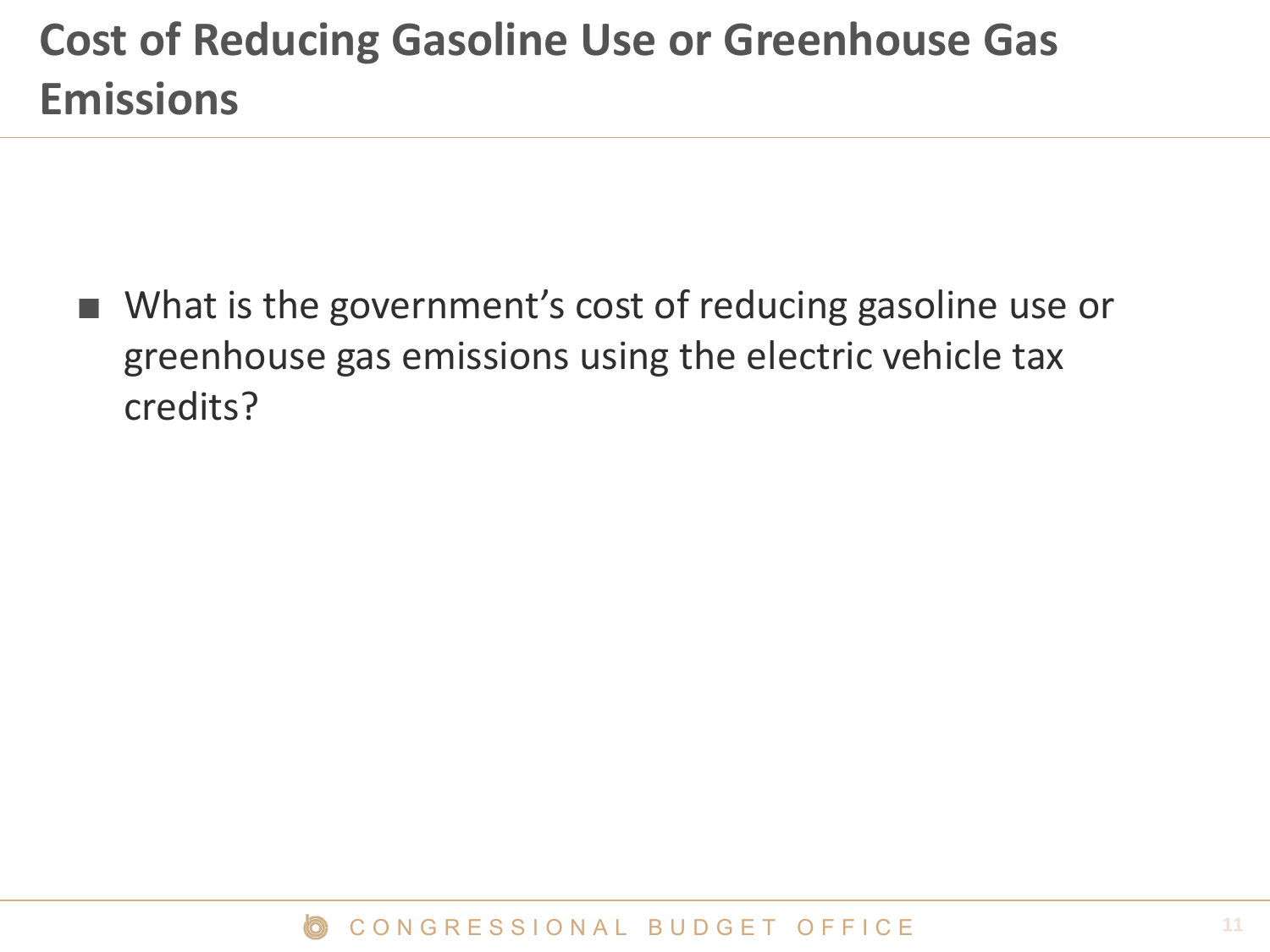### **Cost of Reducing Gasoline Use or Greenhouse Gas Emissions**

- Because of CAFE standards, selling more high-fuel-economy vehicles will probably allow more low-fuel-economy vehicles to be sold.
- Electric vehicles will probably have little effect on gasoline use or greenhouse gas emissions while existing CAFE standards are in place.
- Promoting electric vehicle use might have effects in the future when CAFE standards are revised.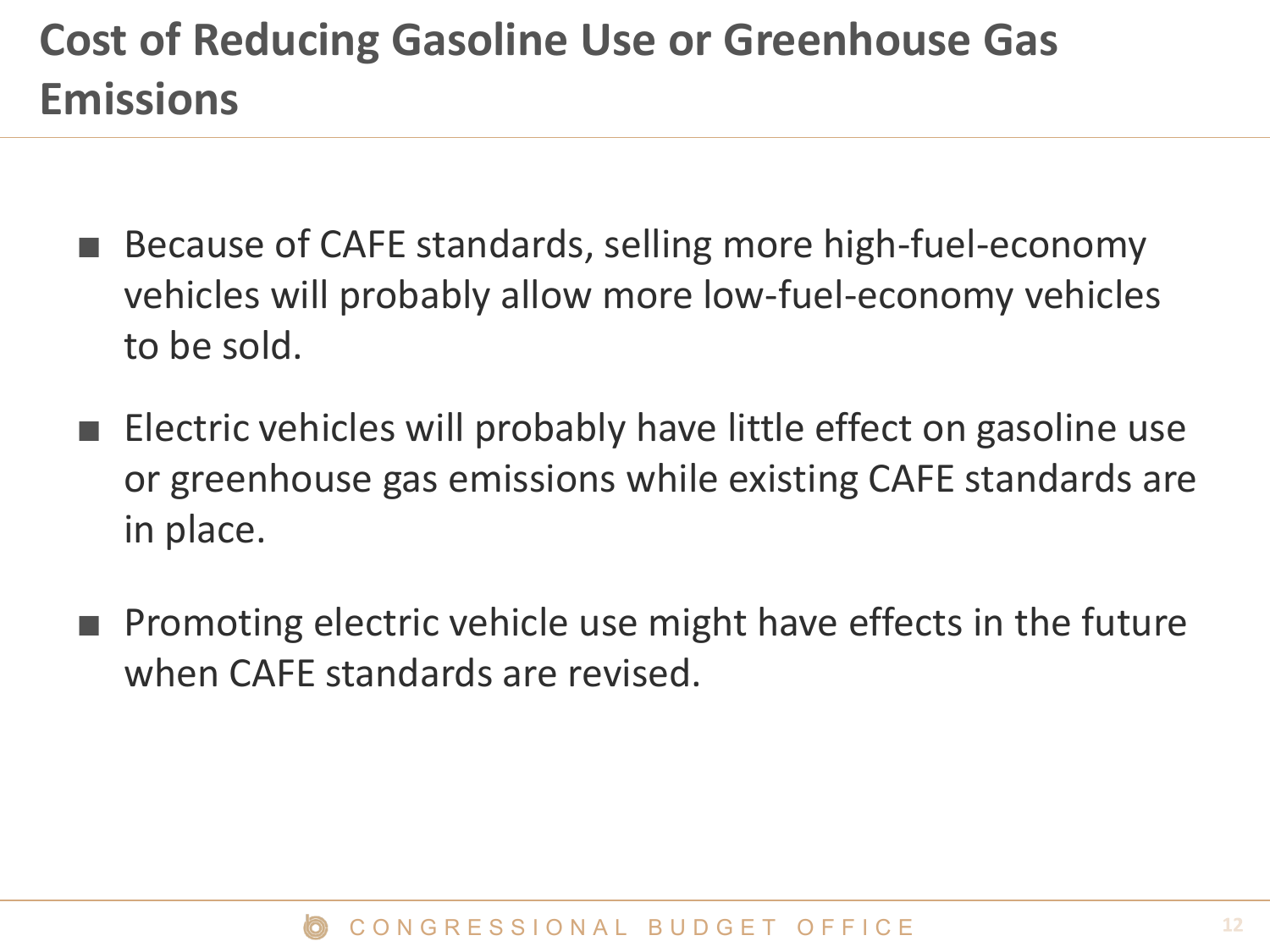### **Government Cost of Reducing Gasoline Use**



Type of Electric Vehicle and Battery Capacity (kWh)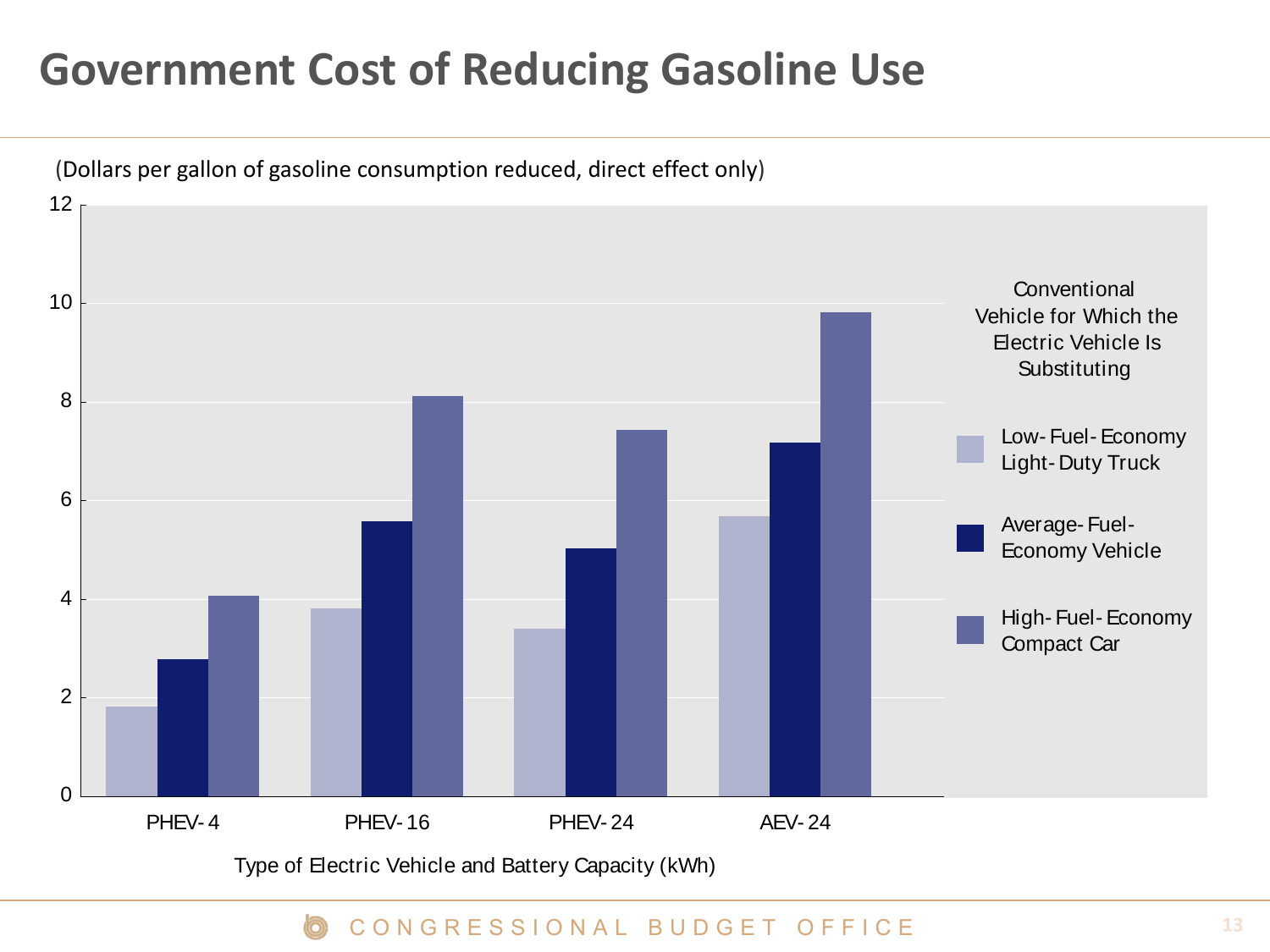### **Government Cost of Reducing Greenhouse Gas Emissions**



Type of Electric Vehicle and Battery Capacity (kWh)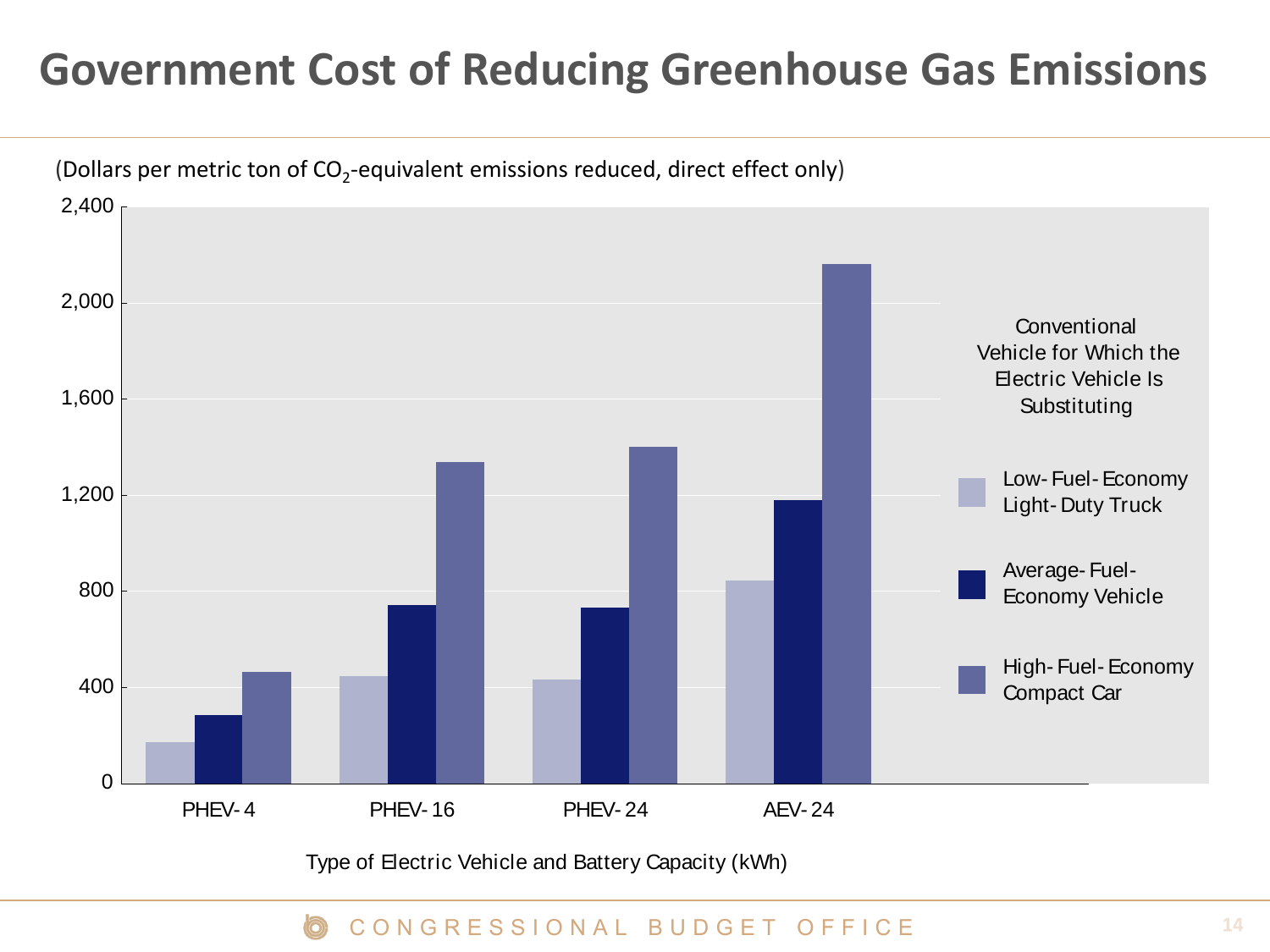## **Costs When Electricity Is Produced Using Fuels with Different Carbon Intensities**

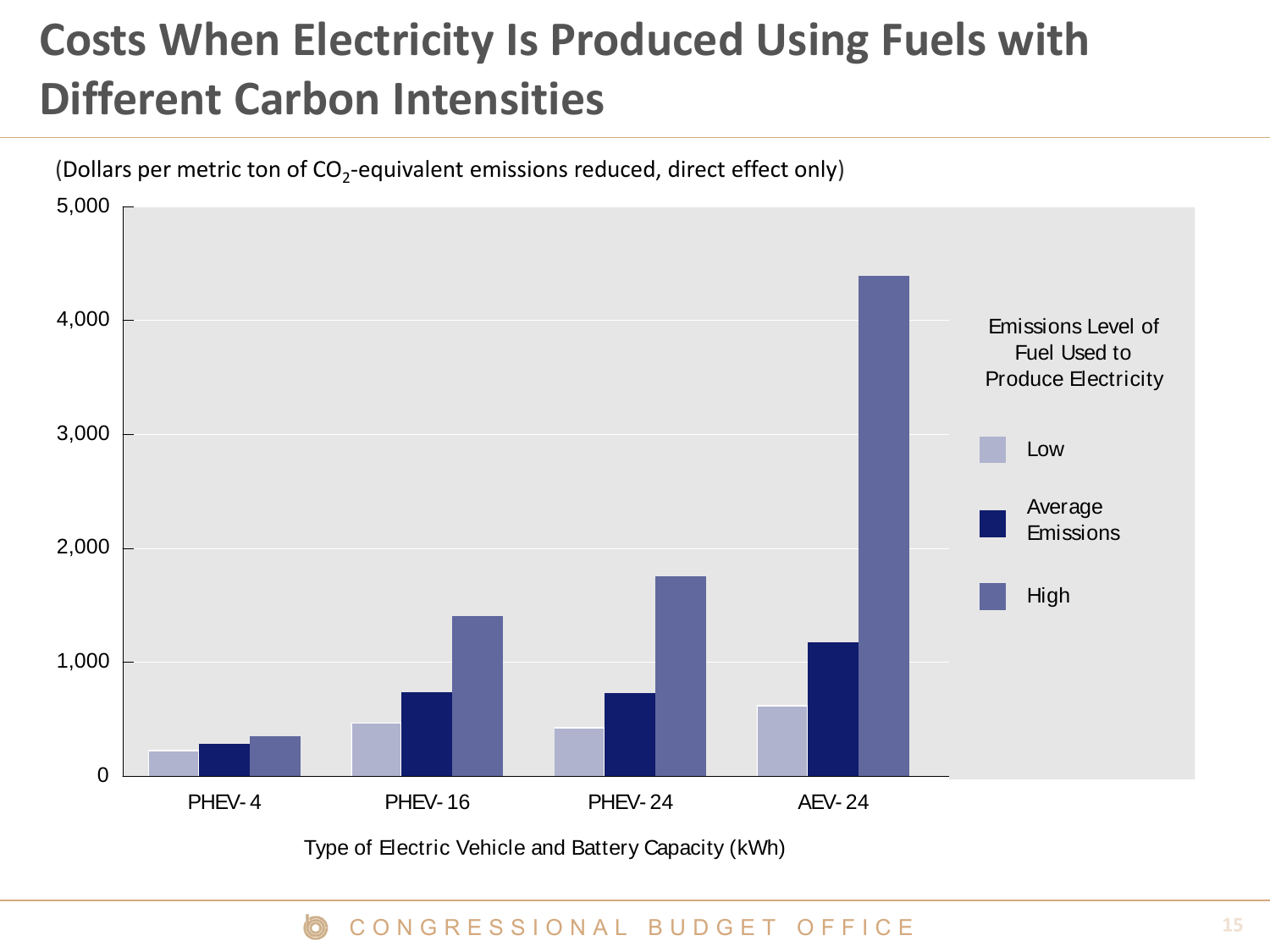## **Other Factors Significantly Affecting the Cost-Effectiveness of the Tax Credits**

- Reductions reflect only those over the life of the vehicle; reductions from increased CAFE standards last longer.
- Calculations of the government's cost consider each reduction in isolation; actual costs are probably lower.
- Additional sales of other high-fuel-economy vehicles will further reduce gasoline use and greenhouse gas emissions.
- $\blacksquare$  A key assumption underlying the estimates is that the tax credits are responsible for an estimated 30 percent of electric vehicle sales.
- CAFE probably prevents the tax credits from having any short run impact on gasoline use or greenhouse gas emissions.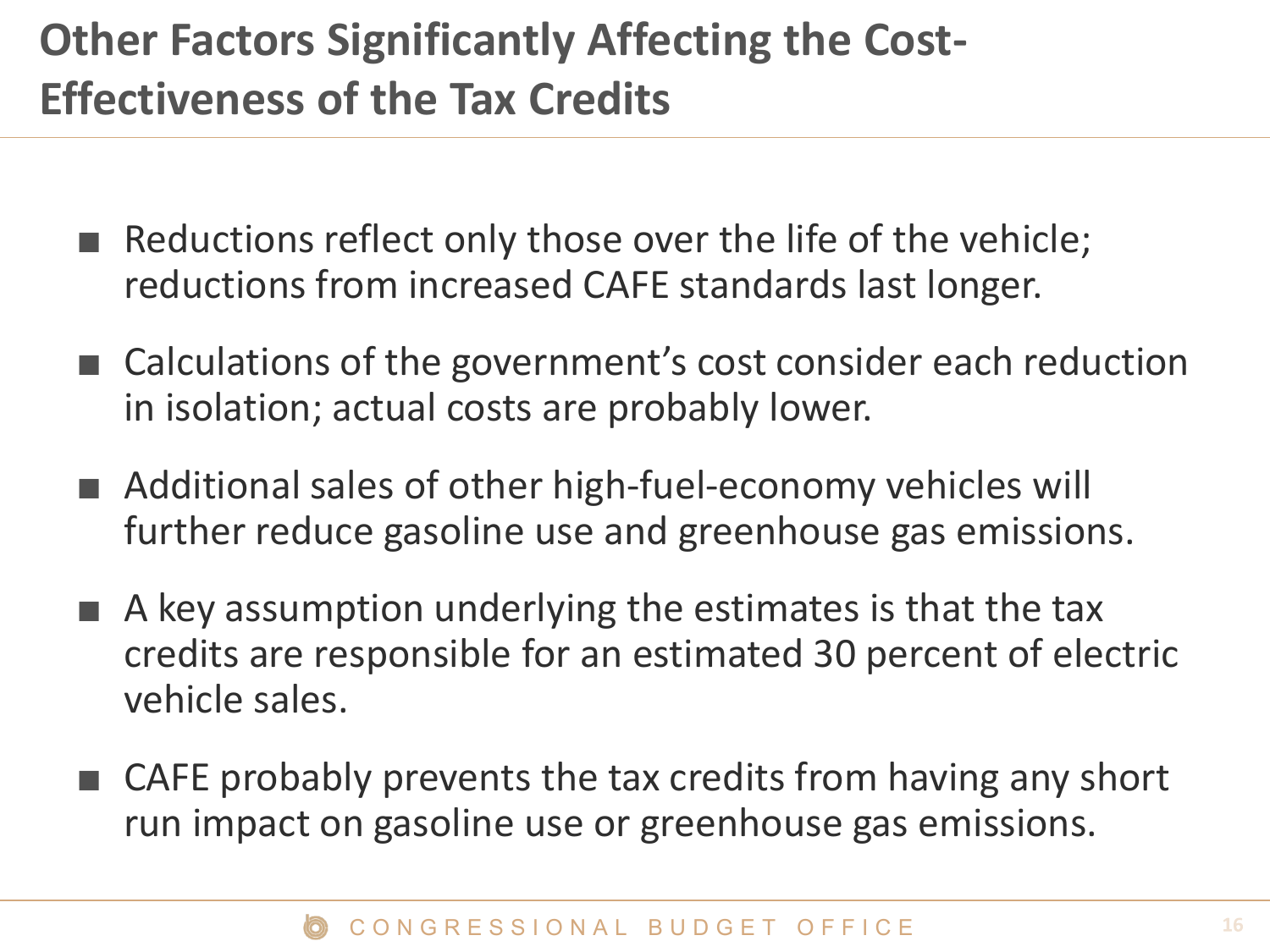### **Cost of Reducing Gasoline Use or Greenhouse Gas Emissions**

■ How does the government's cost of the electric vehicle tax credits compare with the costs of other programs that reduce gasoline use or greenhouse gas emissions?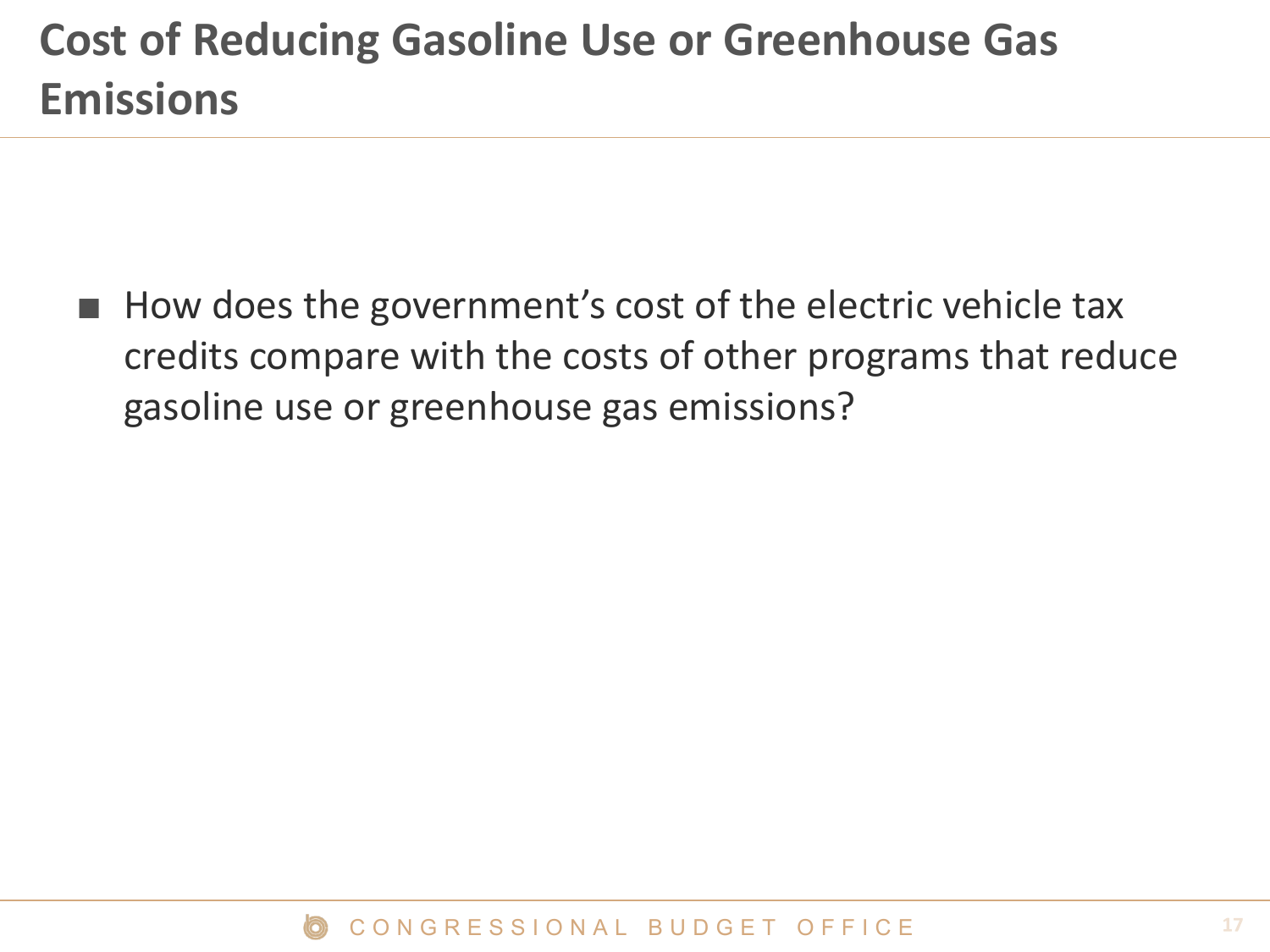## **Costs Compared with Those for Other Transportation Policies**